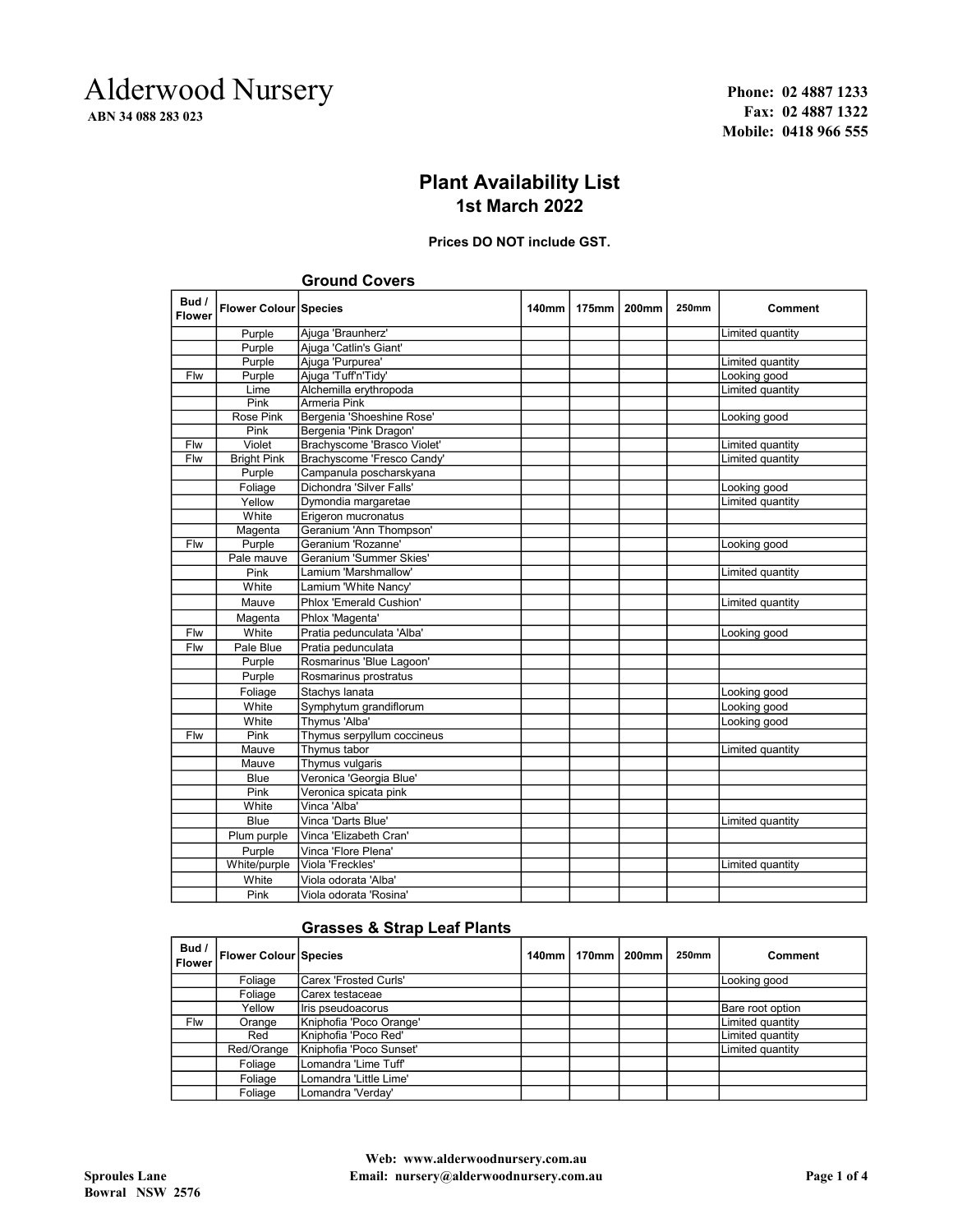# Alderwood Nursery

ABN 34 088 283 023

#### Phone: 02 4887 1233 Fax: 02 4887 1322 Mobile: 0418 966 555

| Bud /<br>  Flower | <b>Flower Colour Species</b> |                                   | 140mm   175mm   200mm | 250mm | Comment      |
|-------------------|------------------------------|-----------------------------------|-----------------------|-------|--------------|
|                   | Foliage                      | Miscanthus sinensis               |                       |       |              |
|                   | Foliage                      | Miscanthus 'Gigantuem'            |                       |       |              |
|                   |                              | Cream/Yellow Sisyrinchum striatum |                       |       | Looking good |

#### **Perennials**

| Bud /<br>Flower | Flower Colour Species |                                  | <b>140mm</b> | 170mm | <b>200mm</b> | 250mm | Comment          |
|-----------------|-----------------------|----------------------------------|--------------|-------|--------------|-------|------------------|
|                 | Foliage               | Acanthus mollis                  |              |       |              |       | Limited quantity |
|                 | Mixed                 | Achillea 'Desert Eve'            |              |       |              |       |                  |
|                 | Cerise                | Achillea 'Cerise Queen'          |              |       |              |       |                  |
|                 | Pink                  | Achillea Pink                    |              |       |              |       |                  |
|                 | Pink                  | Aster 'Winston Churchill'        |              |       |              |       | Limited quantity |
|                 | White                 | Astrantia 'Snow Star'            |              |       |              |       |                  |
|                 | Yellow                | Aquilegia yellow                 |              |       |              |       |                  |
| Flw             | Apricot               | Dahlia 'Mystic Haze'             |              |       |              |       | Limited quantity |
| Flw             | Yellow                | Dahlia 'Mystic Illusion'         |              |       |              |       | Limited quantity |
|                 | Pink                  | Dianthus 'Pikes Pink'            |              |       |              |       |                  |
| <b>Bud</b>      | Raspberry             | Digitalis 'Ruby Glow'            |              |       |              |       |                  |
| Flw             | Mixed                 | Echinacea 'Cheyenne Spirit'      |              |       |              |       | Looking good     |
| Flw             | White                 | Echincaea 'Pow Wow White'        |              |       |              |       | Looking good     |
| Flw             | Pink                  | Echinacea 'Pow Wow Wild Berry'   |              |       |              |       | Looking good     |
|                 | White                 | Gaura 'Belleza White'            |              |       |              |       |                  |
|                 | White/pink            | Gaura 'Little Janie'             |              |       |              |       |                  |
|                 | Foliage               | Heuchera 'Champagne'             |              |       |              |       | Limited quantity |
|                 | Foliage               | Heuchera 'Firefly'               |              |       |              |       | Limited quantity |
|                 | Foliage               | Heuchera 'Lime Marmalade'        |              |       |              |       | Looking good     |
|                 | Foliage               | Heuchera 'Obsidian'              |              |       |              |       | Looking good     |
|                 | Foliage               | Heuchera 'Palace Purple'         |              |       |              |       | Limited quantity |
| Flw             | Foliage               | Heuchera 'Peppermint Spice'      |              |       |              |       | Looking good     |
|                 | Foliage               | Heuchera 'Peach Flambe'          |              |       |              |       | Looking good     |
|                 | Foliage               | Heuchera 'Red Lightning'         |              |       |              |       | Looking good     |
|                 | Foliage               | Hosta spp.                       |              |       |              |       | Limited quantity |
|                 | Purple                | Limonium 'Perezzii Blue          |              |       |              |       |                  |
|                 | Mauve                 | Nepeta 'Six Hills Giant'         |              |       |              |       | Limited quantity |
|                 | Mixed                 | Paeonia spp.                     |              |       |              |       |                  |
|                 | Mauve                 | Penstemon 'Alice Hindley'        |              |       |              |       | Limited quantity |
| Flw             | Pink                  | Penstemon 'Hidcote Pink'         |              |       |              |       | Looking good     |
| <b>Bud</b>      | Mauve                 | Penstemon 'Mother of Pearl'      |              |       |              |       |                  |
|                 | Red                   | Penstemon Red                    |              |       |              |       | Limited quantity |
|                 | Purple                | Penstemon 'Sour Grapes'          |              |       |              |       | Looking good     |
|                 | White                 | Penstemon 'Swan Lake'            |              |       |              |       | Limited quantity |
|                 | Purple                | Perovskia atriplicifolia         |              |       |              |       | Limited quantity |
|                 | White                 | Polygonatum x hybrid             |              |       |              |       |                  |
| Flw             | Yellow                | Rudbeckia 'Goldsturm'            |              |       |              |       |                  |
| <b>Bud</b>      | <b>Blue</b>           | Salvia azurea grandiflora        |              |       |              |       |                  |
|                 | Purple                | Salvia 'Caradonna'               |              |       |              |       |                  |
| Flw             | Red/White             | Salvia 'Hot Lips'                |              |       |              |       |                  |
|                 | Red                   | Salvia 'Huntington Red'          |              |       |              |       |                  |
|                 | Pink                  | Salvia greggii Pink              |              |       |              |       | Looking good     |
| Flw             | Fuchsia pink          | Salvia 'Joan'                    |              |       |              |       |                  |
|                 | Purple                | Salvia leucanthe                 |              |       |              |       |                  |
|                 | Pink                  | Salvia leucanthe 'Velour Pink'   |              |       |              |       |                  |
| Flw             | <b>Blue</b>           | Salvia 'Marine Blue'             |              |       |              |       | Limited quantity |
|                 | White/Indigo          | Salvia 'Meigan's Magic'          |              |       |              |       |                  |
| Flw             | Purple                | Salvia 'Mystic Spires'           |              |       |              |       | Looking good     |
|                 | Blue/purple           | Salvia nemorosa 'Sensation Blue' |              |       |              |       | Limited quantity |
| Flw             | Pink                  | Salvia nemorosa 'Sensation Rose' |              |       |              |       |                  |
| <b>Bud</b>      | Blue                  | Salvia patens 'Ocean Blue'       |              |       |              |       | Looking good     |
|                 | Soft Apricot          | Salvia 'Pumpkin'                 |              |       |              |       | Looking good     |
| <b>Bud</b>      | Blue                  | Salvia uliginosa                 |              |       |              |       | Limited quantity |
|                 |                       |                                  |              |       |              |       |                  |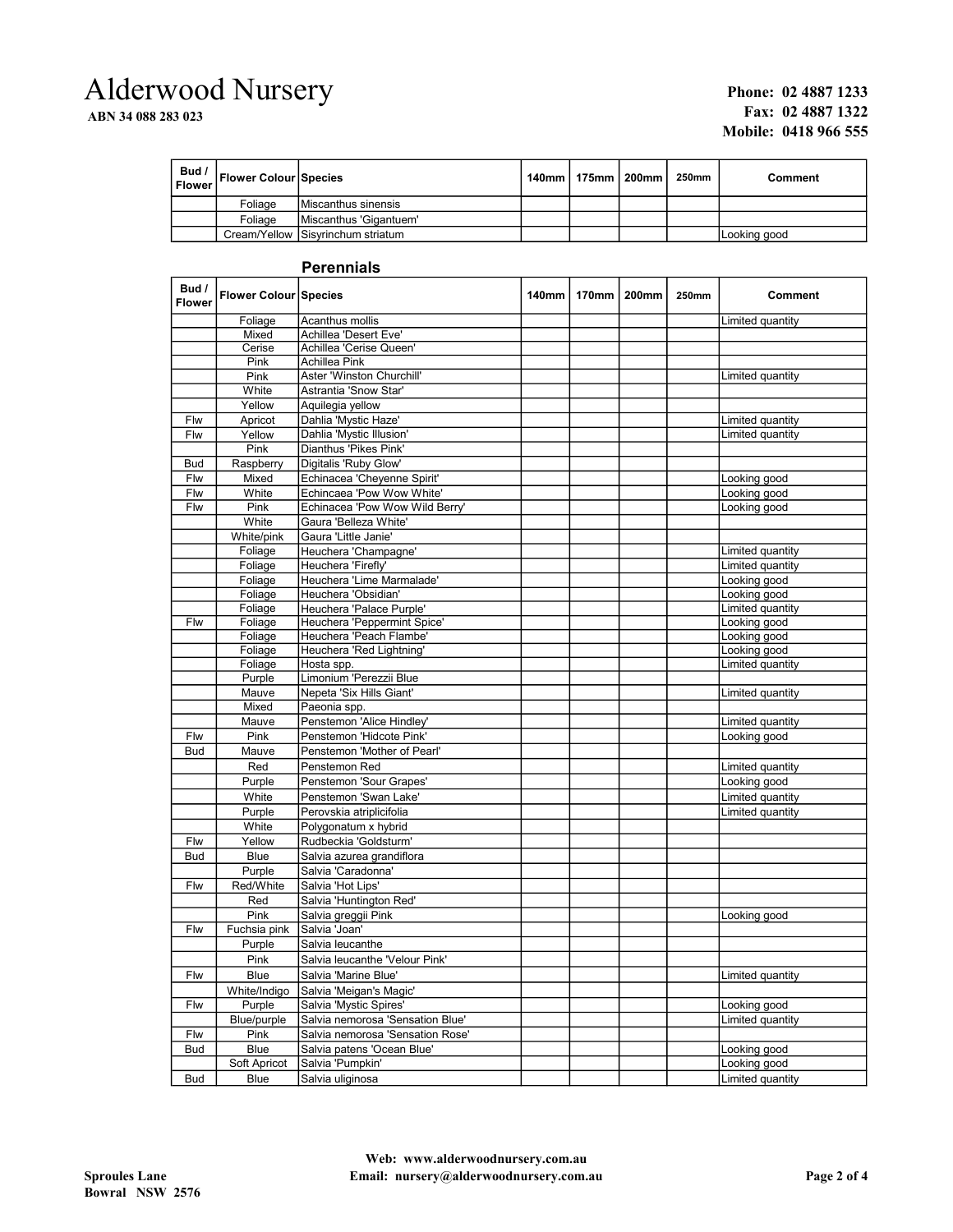# Alderwood Nursery

ABN 34 088 283 023

#### Phone: 02 4887 1233 Fax: 02 4887 1322 Mobile: 0418 966 555

| Bud /<br><b>Flower</b> | <b>Flower Colour Species</b> |                         | 140mm ∣ 175mm ∣ 200mm l | <b>250mm</b> | Comment           |
|------------------------|------------------------------|-------------------------|-------------------------|--------------|-------------------|
|                        | Pink                         | ISedum spectabile       |                         |              | ILimited quantitv |
|                        | White/pink                   | <b>Sedum White Pink</b> |                         |              | Limited quantitv  |

### Shrubs

| Bud /<br><b>Flower</b> | Flower Colour Species |                                   | <b>140mm</b> | <b>175mm</b> | <b>200mm</b> | <b>250mm</b> | <b>Comment</b>             |
|------------------------|-----------------------|-----------------------------------|--------------|--------------|--------------|--------------|----------------------------|
|                        | Foliage               | Artemisia arborescens             |              |              |              |              | Limited quantity           |
|                        | Foliage               | Berberis atroppurpurea            |              |              |              |              |                            |
|                        | Foliage               | Berberis 'Helmund Pillar'         |              |              |              |              | Limited quantity           |
|                        | Foliage               | Berberis 'Little Favourite'       |              |              |              |              |                            |
|                        | Dark Purple           | Buddleia 'Black Knight'           |              |              |              |              | Limited quantity           |
|                        | Mauve                 | Buddleia 'Nanhoensis Mauve'       |              |              |              |              | Limited quantity 200mm     |
|                        | Pink                  | Buddleia 'Pink Delight'           |              |              |              |              |                            |
|                        | Purple                | <b>Buddleia Purple</b>            |              |              |              |              |                            |
|                        | Purple/Red            | Buddleja 'Royal Red'              |              |              |              |              |                            |
|                        | White                 | Buddleia 'White Profusion'        |              |              |              |              |                            |
|                        | Foliage               | <b>Buxus sempervirons</b>         |              |              |              |              |                            |
|                        | White                 | Cistus salvifolius                |              |              |              |              |                            |
|                        | Pink                  | Cistus 'Silver Pink'              |              |              |              |              | Looking good               |
|                        | Red stem              | Cornus alba Sibirica              |              |              |              |              | Looking good               |
|                        | Purple                | Cotinus 'Grace'                   |              |              |              |              |                            |
|                        | Purple                | Dichroa 'Blue Cap'                |              |              |              |              | Limited quantity           |
|                        | Blue/purple           | Echium 'Alderwood Blue'           |              |              |              |              |                            |
| Flw                    | Pink                  | Escallonia 'Pink Pixie'           |              |              |              |              | Limited in 200mm           |
|                        | Lime green            | Euphorbia wulfenii                |              |              |              |              | Looking good               |
|                        | Pale pink             | Fuchsia 'Whiteknights Pearl'      |              |              |              |              | Limited quantity           |
|                        | White                 | Hebe buxifolia                    |              |              |              |              |                            |
| Flw                    | White/pink            | Hebe 'Icing Sugar'                |              |              |              |              |                            |
|                        | Pink/White            | Hebe 'Marie Antoinette'           |              |              |              |              | Limited quantity           |
| Flw                    | White mauve           | Hebe 'Wiri Image'                 |              |              |              |              | Looking good               |
|                        | White pink            | Hebe 'Red Edge'                   |              |              |              |              | Limited quantity           |
|                        | Yellow                | Helichrysum petiolare             |              |              |              |              | Looking good               |
| <b>Bud</b>             | Cream/white           | Hydrangea arborescens 'Annabelle' |              |              |              |              | Looking good               |
|                        | Variable              | Hydrangea 'Ayesha'                |              |              |              |              | Mophead w. light fragrance |
|                        | Variable              | Hydrangea 'Hobella'               |              |              |              |              | Lacecap                    |
|                        | Variable              | Hydrangea 'Matilde Gutges'        |              |              |              |              | <b>Compact Mophead</b>     |
|                        | Variable              | Hydrangea macrophylla             |              |              |              |              | Mophead and Lacecap        |
|                        | Variable              | Hydrangea 'President R. Touchard' |              |              |              |              | Mophead                    |
|                        | Purple                | Lavender 'Avonview'               |              |              |              |              |                            |
|                        | Orange                | Leonotis leonurus                 |              |              |              |              |                            |
|                        | White/yellow          | Lonicera fragrantissima           |              |              |              |              |                            |
|                        | Foliage               | Lonicera nitida                   |              |              |              |              | Looking good               |
|                        | Purple                | Rosmarinus 'Tuscan Blue'          |              |              |              |              |                            |
|                        | Yellow                | Santolina chamaecyparissus        |              |              |              |              | Limited quantity           |
| <b>Bud</b>             | Yellow                | Santolina virens                  |              |              |              |              |                            |
|                        | White                 | Spiraea cantoniensis              |              |              |              |              |                            |
|                        | Mauve                 | <b>Teucrium fruticans</b>         |              |              |              |              |                            |
|                        | White                 | Viburnum opulus 'Notcutts'        |              |              |              |              | Lacecap                    |
|                        | white                 | Viburnum opulus 'Roseum'          |              |              |              |              | Small                      |
|                        | White                 | Viburnum plicatum 'Mariesii'      |              |              |              |              | Lacecap                    |

| <b>Trees &amp; Advanced Shrubs</b>     | 300mm | 45 Ltr | 400mm 75Ltr |                  |
|----------------------------------------|-------|--------|-------------|------------------|
| Acer 'Inaba Shidare'                   |       |        |             |                  |
| Acer palmatum                          |       |        |             |                  |
| Betula pendula                         |       |        |             |                  |
| Cedrus deodara                         |       |        |             | Ready 2022       |
| Ficus Brown Turkey                     |       |        |             |                  |
| <b>Ficus Prestons Prolific</b>         |       |        |             |                  |
| lFicus White & Black Genoa             |       |        |             |                  |
| Hamamelis x intermedia 'Pallida'       |       |        |             |                  |
| Lagerstoemia 'Tuscarora'               |       |        |             |                  |
| Magnolia lilliflora x stellata 'Susan' |       |        |             | Limited quantity |